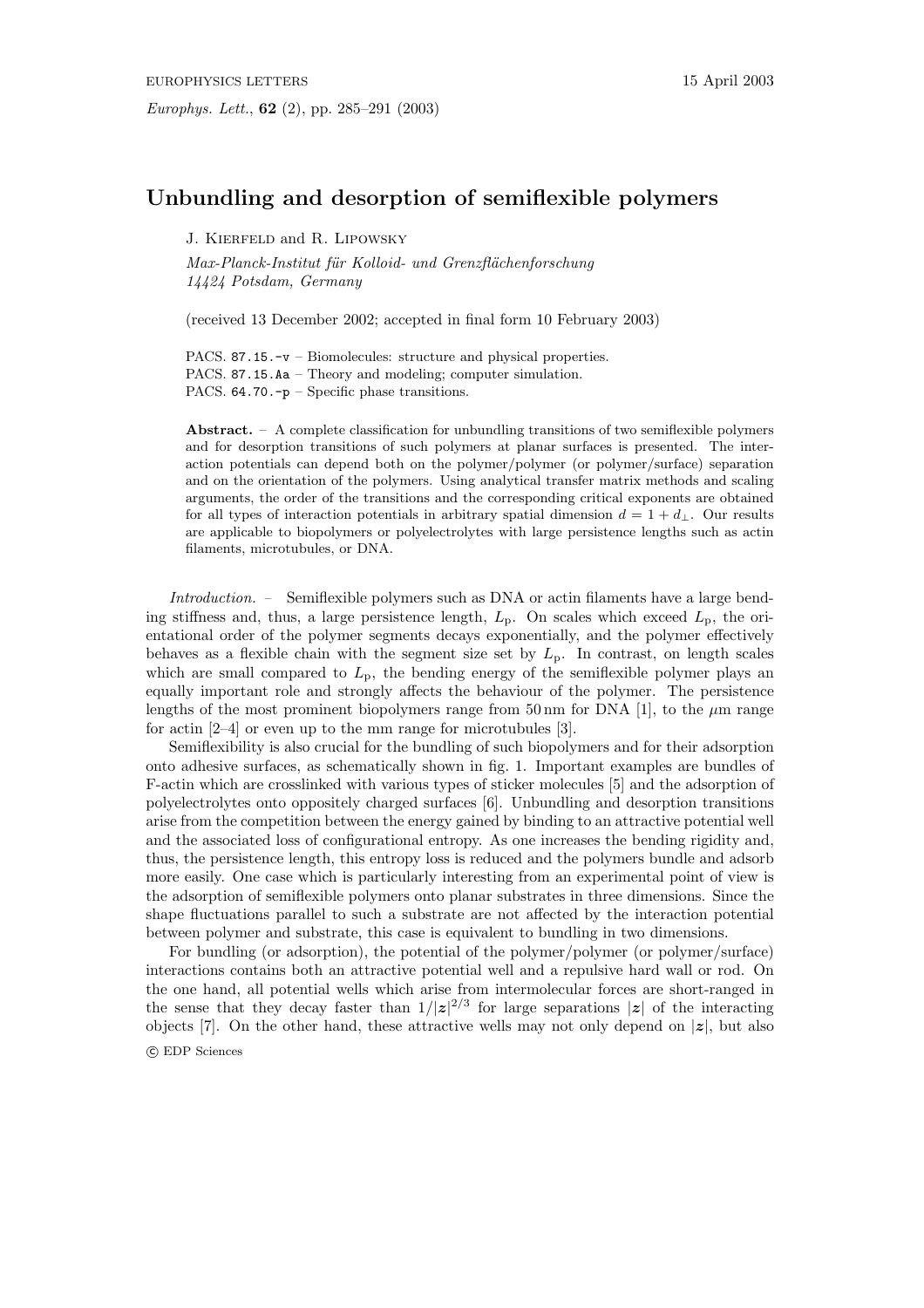

Fig. 1 – Left: bundling of two semiflexible polymers. Right: adsorption of a semiflexible polymer onto a planar substrate.

on the orientation of the polymers. One example for the latter situation is provided by crosslinkers or stickers which bind with a preferred angle to the semiflexible polymers such as  $\alpha$ -actinin or fimbrin which crosslink F-actin [5].

For all of these potentials, the competition between bending energy and configurational entropy leads to an unbundling or desorption transition at a certain critical temperature (or potential depth). Our analytical solutions give explicit expressions for these transition points as well as for the critical exponents which characterize the corresponding critical behavior. Two exponents,  $\chi$  and  $\theta$  (<sup>1</sup>), characterize the probability distribution of the polymers. Another critical exponent,  $\nu_{\parallel}$ , governs the longitudinal correlation length and the singular part of the free energy. This implies that  $\nu_{\parallel}$  determines the order of the transition provided  $\nu_{\parallel} \geq 1$ .

Somewhat surprisingly, we find that the exponent  $\nu_{\parallel}$  is changed by the orientation dependence of the interaction potentials whereas this dependence does not affect the two exponents  $\chi$  and  $\theta$ . Therefore, two systems, which are characterized by the same values for the exponents  $\chi$  and  $\theta$ , may differ in the order of their transitions. One example is provided by desorption from a planar substrate which is second order if the interaction potential is independent of the polymer orientation, but *first* order if it is orientation-dependent. Different values for  $\nu_{\parallel}$ are also found for symmetric potential wells in the absence of hard walls. Furthermore, the hard-rod repulsion is argued to be *irrelevant* in  $d \geq 3$  dimensions.

Our analytical approach starts from the differential transfer matrix equation discussed previously in [8–10]. We study the corresponding eigenvalue equation for the localized ground state and derive a general integral expression for it. In order to obtain explicit solutions, we consider attractive potential wells with potential range  $\ell_a$  and determine the matching conditions at  $\ell_a$ . In the limit of *small*  $\ell_a$ , these matching conditions become analytically tractable and lead to two relations: the first relation determines the scaling form of the probability distribution and, thus, the critical exponents  $\chi$  and  $\theta$ ; the second relation determines the transition point and the critical exponent  $\nu_{\parallel}$ . Our results for the critical exponents are expected to apply to all short-ranged interaction potentials, *i.e.*, to all potentials which decay faster than  $1/|z|^{2/3}$  for large separations  $|z|$ .

Model. – We consider polymer chains (or long polymer segments) with bending rigidity  $\kappa$  and persistence length  $L_p = 2\kappa/T$ , where T is the temperature in energy units. These polymers have a contour length  $L_c$  which is comparable to or smaller than  $L_p$ . In this regime, the semiflexible polymer is oriented along one axis, say the  $x$ -axis as in fig. 1, and can be parameterized by displacements  $z(x)$  perpendicular to the x-axis with  $0 < x < L$ , where L is the projected length of the polymer. We consider polymers in  $d = 1 + d_{\perp}$  dimensions for which  $z$  is a  $d_1$ -dimensional vector. This parameterization is appropriate provided i) one does not focus on the properties of the polymer ends such as the distribution of the end-toend distance [11] and ii) the longitudinal correlation length  $\xi_{\parallel}$  to be defined below is small compared to  $L_{\rm p}$ .

<sup>(&</sup>lt;sup>1</sup>)The exponent  $\chi$  was previously denoted by x or by  $\zeta_2$  and governs the contact probability which scales as  $1/\xi_{\parallel}^{\chi}$  with the longitudinal correlation length  $\xi_{\parallel}$ .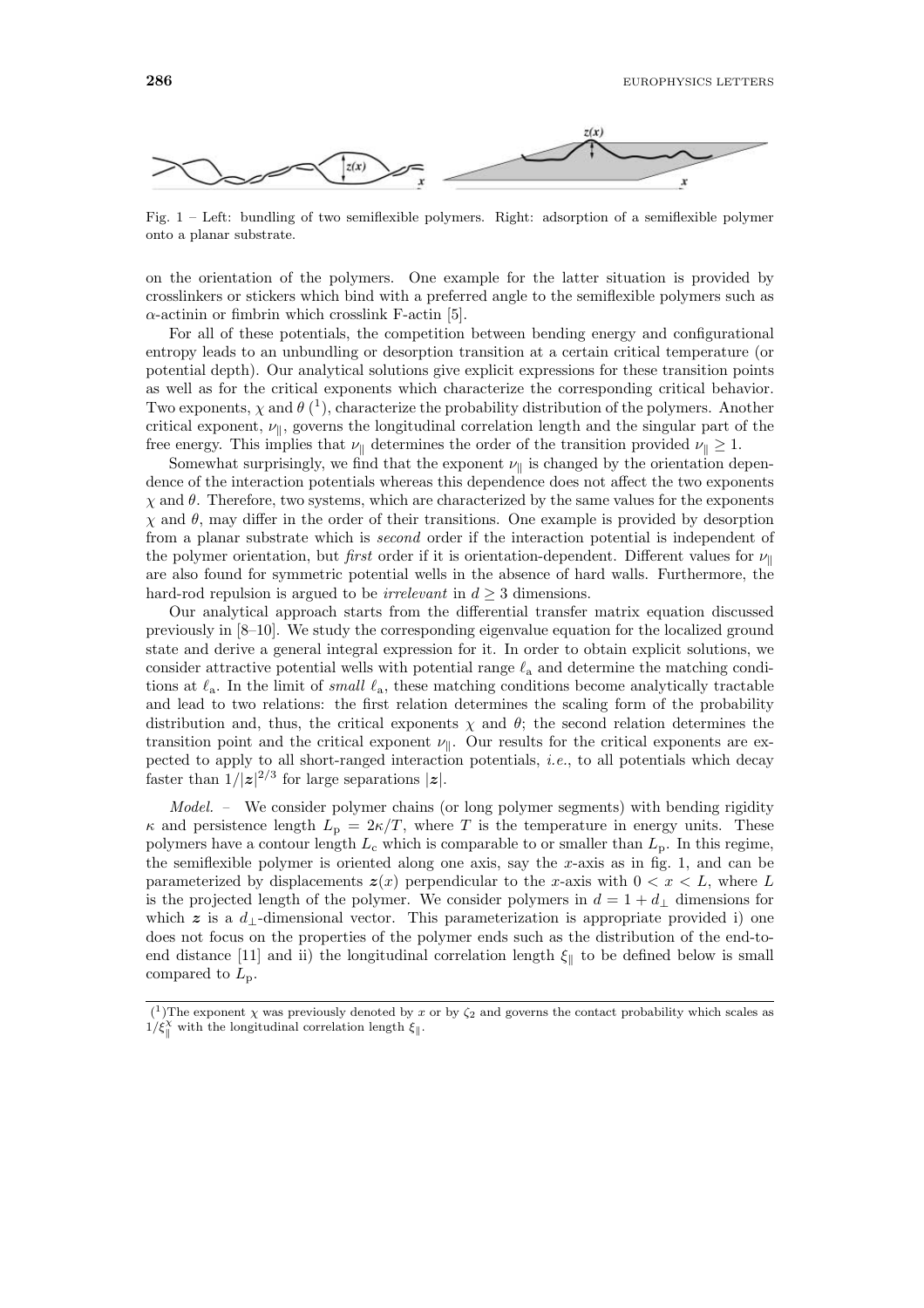The conformations of the polymer are governed by the interplay between its bending energy  $\int_0^L dx \frac{1}{2} \kappa (\partial_x^2 z)^2$  and its potential energy  $\int_0^L dx V(z(x))$ , where  $V(z(x))$  contains an attractive potential well of range  $\ell_a$  which favours the straight configuration  $z(x) = 0$ . The unbundling of a pair of semiflexible polymers interacting with the potential  $V(z_1 - z_2)$  is equivalent to the unbinding of a single polymer with relative coordinate  $z = z_1 - z_2$  and effective  $\kappa = \kappa_1 \kappa_2/(\kappa_1 + \kappa_2)$  from the external potential  $V(z(x))$ .

We model the attractive part of the interaction potentials as spherical potential wells of radius  $\ell_a$ . Such binding potentials can arise from van der Waals forces, screened electrostatic interactions, and crosslinking molecules. In these cases, the potential range  $\ell_a$  is comparable to the polymer thickness, the Debye-Hückel screening length, and the size of the linker molecule, respectively. For van der Waals forces and for electrostatic interactions dominated by ion-ion interactions, the attractive potential does not depend on the orientation of the polymer segments. For crosslinker-mediated adhesion, on the other hand, such an orientation dependence arises if the linker molecules prefer to bind to polymer segments at a preferred angle as applies, e.g., to the crosslinkers  $\alpha$ -actinin and fimbrin [5] which prefer to bind to F-actin at right angles. Therefore, we will consider generalized potential wells which depend on the tangent vector  $v \equiv \partial_x z$  and have the form

$$
V_{\mathbf{a}}(\mathbf{z}, \mathbf{v}) = W\Phi_{\Delta}(\mathbf{v}) = G_{\Delta}\Phi_{\Delta}(\mathbf{v})/c(d_{\perp})\ell_{\mathbf{a}}^{d_{\perp}} \quad \text{for } |\mathbf{z}| < \ell_{\mathbf{a}},
$$
  
= 0 \qquad \text{for } |\mathbf{z}| > \ell\_{\mathbf{a}} \qquad (1)

with potential strength  $W \equiv G_{\Delta}/c(d_{\perp}) \ell_{a}^{d_{\perp}} < 0$ ,  $c(d_{\perp}) \equiv \pi^{d_{\perp}/2}/\Gamma(1+d_{\perp}/2)$ , and the dimensionless function  $\Phi_{\Delta}(v)$ . This potential well attains the asymptotic form  $V_a(z, v) \approx$  $G_{\Delta}\Phi_{\Delta}(\boldsymbol{v})\delta(\boldsymbol{z})$  in the limit of small  $\ell_{\rm a}$ . It will be convenient to consider a general class of functions  $\Phi_{\Delta}(v)$  which satisfy the homogeneity relation  $\Phi_{\Delta}(bv) = b^{-d_{\perp} \Delta} \Phi_{\Delta}(v)$ . Orientationindependent interactions arising, e.g., from electrostatic forces correspond to  $\Delta = 0$  and  $\Phi_0(\boldsymbol{v}) = 1$ ; linker molecules, which bind at right angles to *both* filaments, allow binding only for parallel polymer segments and correspond to  $\Delta = 1$  and  $\Phi_1(\mathbf{v}) = \delta(\mathbf{v})$ .

In order to study adsorption of semiflexible polymers on planar surfaces or to take the mutual avoidance of the polymers into account, we include a repulsive potential  $V_r(z)$  with  $V_r = \infty$  for  $|z| < \ell_{\rm w}$  with  $\ell_{\rm w} < \ell_{\rm a}$ . In  $d_{\perp} = 1$ , this is equivalent to a hard wall (or a half-space geometry) with  $z > 0$ ; in higher dimensions, the potential  $V = V_r$  excludes the polymer from a hard rod around  $|z| = 0$ . In the following, we will study both purely attractive potentials  $V = V_a$  and potential wells in front of a hard wall or rod as described by  $V = V_a + V_r$ .

Transfer matrix. – It is convenient to measure all length scales in units of the persistence length  $L_p$  and all energies in units of T. Thus, we introduce the dimensionless quantities  $\bar{z} = z/\tilde{L_p}$ ,  $\bar{x} = x/L_p$ ,  $\bar{v} = v$  and  $\bar{V}(\bar{z}, \bar{v}) = L_p V(\bar{z}L_p, \bar{v})/T$  (e.g.,  $\bar{\ell}_a = \ell_a/L_p$  and  $\bar{G}_{\Delta} =$  $L_{\rm p}^{1-d_{\perp}} G_{\Delta}/T$ ). In the following, we will use these dimensionless quantities but suppress the overbars for ease of notation. The restricted partition sum of a single semiflexible polymer is then given by

$$
Z(\boldsymbol{z}, \boldsymbol{v}; L) = \int_{(\boldsymbol{0}, \boldsymbol{0}; 0)}^{(\boldsymbol{z}, \boldsymbol{v}; L)} \mathcal{D} \boldsymbol{z}'(x) \exp\bigg[ - \int_0^L dx \bigg[ \frac{1}{4} (\partial_x^2 \boldsymbol{z}')^2 + V(\boldsymbol{z}', \partial_x \boldsymbol{z}') \bigg] \bigg],\tag{2}
$$

where  $z \equiv z'(L)$  and  $v \equiv \partial_x z'(L)$  now denote the end points and end tangents of the chain. In the following, we will study (2) by transfer matrix methods. This leads to the differential equation [8, 9]

$$
\partial_L Z = -\boldsymbol{v} \cdot \boldsymbol{\nabla}_z Z + \boldsymbol{\nabla}_v^2 Z - V(z, \boldsymbol{v}) Z \tag{3}
$$

with the boundary condition  $Z(z, v; 0) = \delta(z)\delta(v)$ .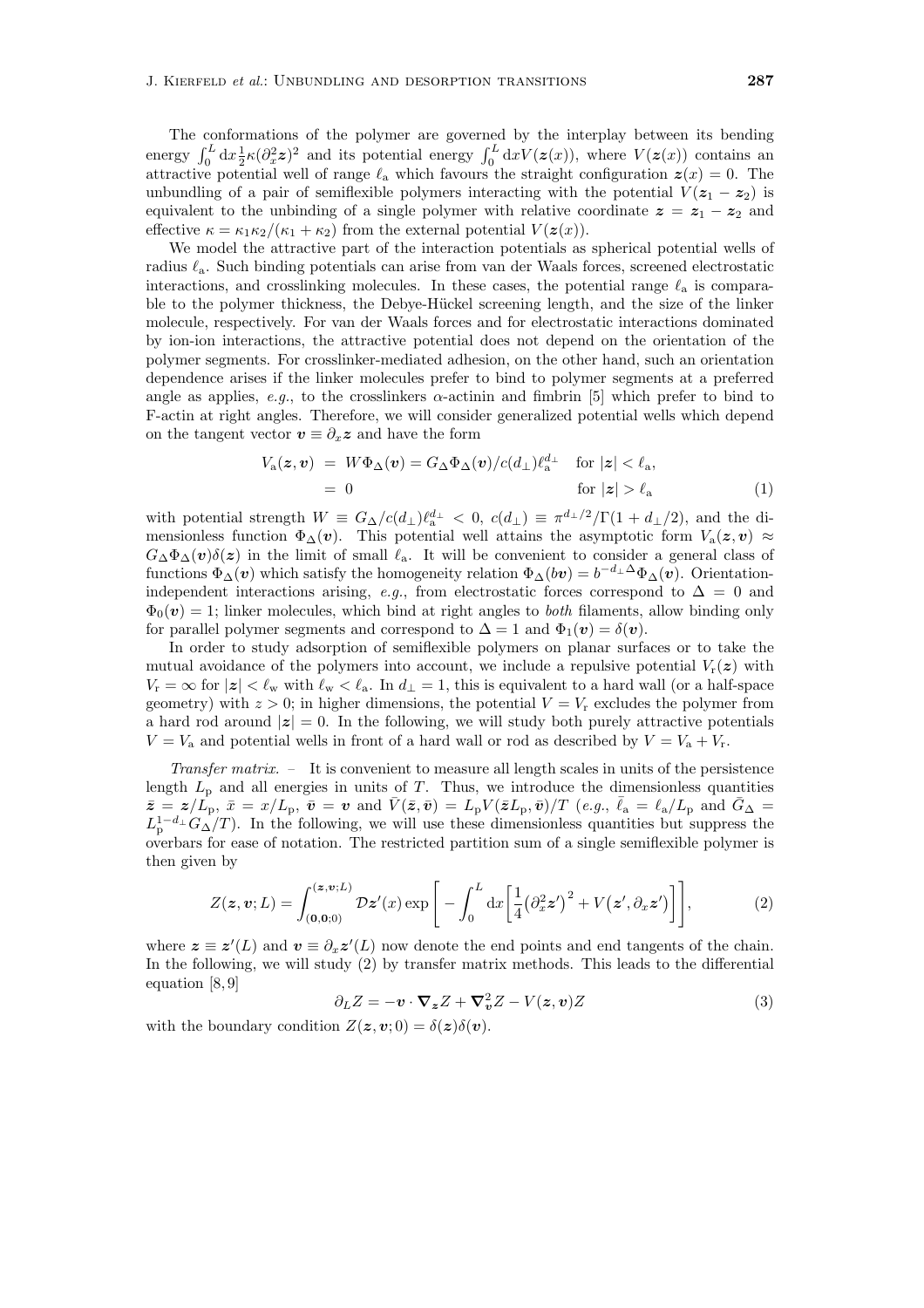Scaling behaviour. – For  $V = 0$ , the solution of (3) has the scaling form

$$
Z(z, v; L) = L^{-2d_{\perp}} \Omega_0(|z|/L^{3/2}, |v|/L^{1/2}, \vartheta), \qquad (4)
$$

where  $\vartheta$  is the angle enclosed by z and *v* (with  $\vartheta = 0, \pi$  for  $d_{\perp} = 1$ ). In this case, the shape function is given by  $\Omega_0(y, u, \vartheta) = (\frac{\sqrt{3}}{2\pi})d_\perp \exp[-3y^2 + 3yu \cos \vartheta - u^2]$  [8, 10]. Expression (4) implies  $\langle |v|^2 \rangle \sim L$  for the tangents and  $\langle |z|^2 \rangle \sim L^3$  for the displacements.

If the polymer is bound to a sufficiently strong attractive potential, its partition function behaves as  $Z(z, v; L) \sim Z_E(z, v) \exp[-EL]$  for large system size L, where the ground state  $Z_E$  satisfies the eigenvalue equation

$$
-EZ_E = -\boldsymbol{v} \cdot \boldsymbol{\nabla_z} Z_E + \boldsymbol{\nabla_v^2} Z_E - V(z, \boldsymbol{v}) Z_E \tag{5}
$$

with ground-state energy  $E < 0$ . The normalization  $\int d^d x \, \mathbf{z} \int d^d x \, Z_E(z, v)^2 = 1$  and the boundary condition for  $Z(z, v; 0)$  imply the asymptotic equality  $Z(z, v; L) \approx Z_E(z, v)Z_E(0, 0)$  $\exp[-EL]$  for large L.

The attractive potential modifies the scaling result (4) in two ways: i) The system is now characterized by the longitudinal correlation length  $\xi_{\parallel} = 1/|E|$  parallel to the polymer which diverges upon approaching the unbinding transition at  $E = 0$ , and ii) the small-distance behaviour at  $z = 0$  is affected by the potential and we expect the more general scaling form

$$
Z(\mathbf{z}, \mathbf{v}; L) = \xi_{||}^{-\chi} |z|^{\theta/2} \Omega\Big(|z|/\xi_{||}^{3/2}, |\mathbf{v}|/|z|^{1/3}, \vartheta\Big) e^{-L/\xi_{||}},
$$
(6)

where we used the relation  $\langle |v|^2 \rangle \propto \langle |z|^2 \rangle^{1/3}$  to reformulate the scaling in  $|z|$ . Furthermore, we implicitly assumed a rotationally invariant potential  $V = V(|z|, |v|)$  for  $d_{\perp} > 1$ .

The scaling form (6) depends on the two exponents  $\chi$  and  $\theta$ , which are not independent but related by a normalization condition which gives  $\chi = 2d_{\perp} + 3\theta/2$  for  $\chi > 0$ . The latter relation was first derived in [8] for  $d_{\perp} = 1$ . For  $2d_{\perp} + 3\theta/2 < 0$ , the main contributions in the normalization integral come from small scales, which implies  $\chi = 0$  and thus the more general exponent relation  $\chi = \max(2d_{\perp} + \frac{3}{2}\theta, 0)$ . The dominance of small scales for  $2d_{\perp} + 3\theta/2 < 0$ and  $\chi = 0$  indicates that a finite fraction of polymer segments remains bound at the transition point, which is analogous to the behavior of strings in  $d \geq 1 + 4$  dimensions [12].

Potential well in  $1+1$  dimensions. - We first consider a purely attractive potential  $V = V<sub>a</sub>$  as defined in (1) in 1 + 1 dimensions. We start from a matching procedure at the boundary of the potential well, *i.e.*, at  $|z| = \ell_a$ , from which we determine the ground state  $Z_E$ of the eigenvalue equation (5). In the exterior region  $|z| > \ell_{\rm a}$ , where V vanishes, the ground state has the form

$$
Z_E(z,v) = \int d\alpha \Theta(\alpha z) A_E(\alpha) e^{-\alpha z} \psi_{\alpha,E}(v), \qquad (7)
$$

where  $\Theta(y)$  is the Heaviside step function. The function  $\psi_{\alpha,E}(v)$  fulfills the eigenvalue equation  $(\alpha v + \partial_v^2)\psi_{\alpha,E} = -E\psi_{\alpha,E}$  and has the form

$$
\psi_{\alpha,E}(v) = \psi_{-\alpha,E}(-v) = \alpha^{-1/6} Ai \left[ -\alpha^{1/3} v - \frac{E}{\alpha^{2/3}} \right] \quad \text{for } \alpha > 0,
$$
\n(8)

where  $Ai(x)$  denotes the Airy function [13]. In order to determine the coefficient function  $A_E(\alpha)$ , we integrate over the interior region  $|z| < \ell_a$  on both sides of (5), which leads to the matching condition

$$
v(Z_E(\ell_a, v) - Z_E(-\ell_a, v)) \approx -G_\Delta \Phi_\Delta(v) \frac{1}{2} (Z_E(\ell_a, v) + Z_E(-\ell_a, v))
$$
\n<sup>(9)</sup>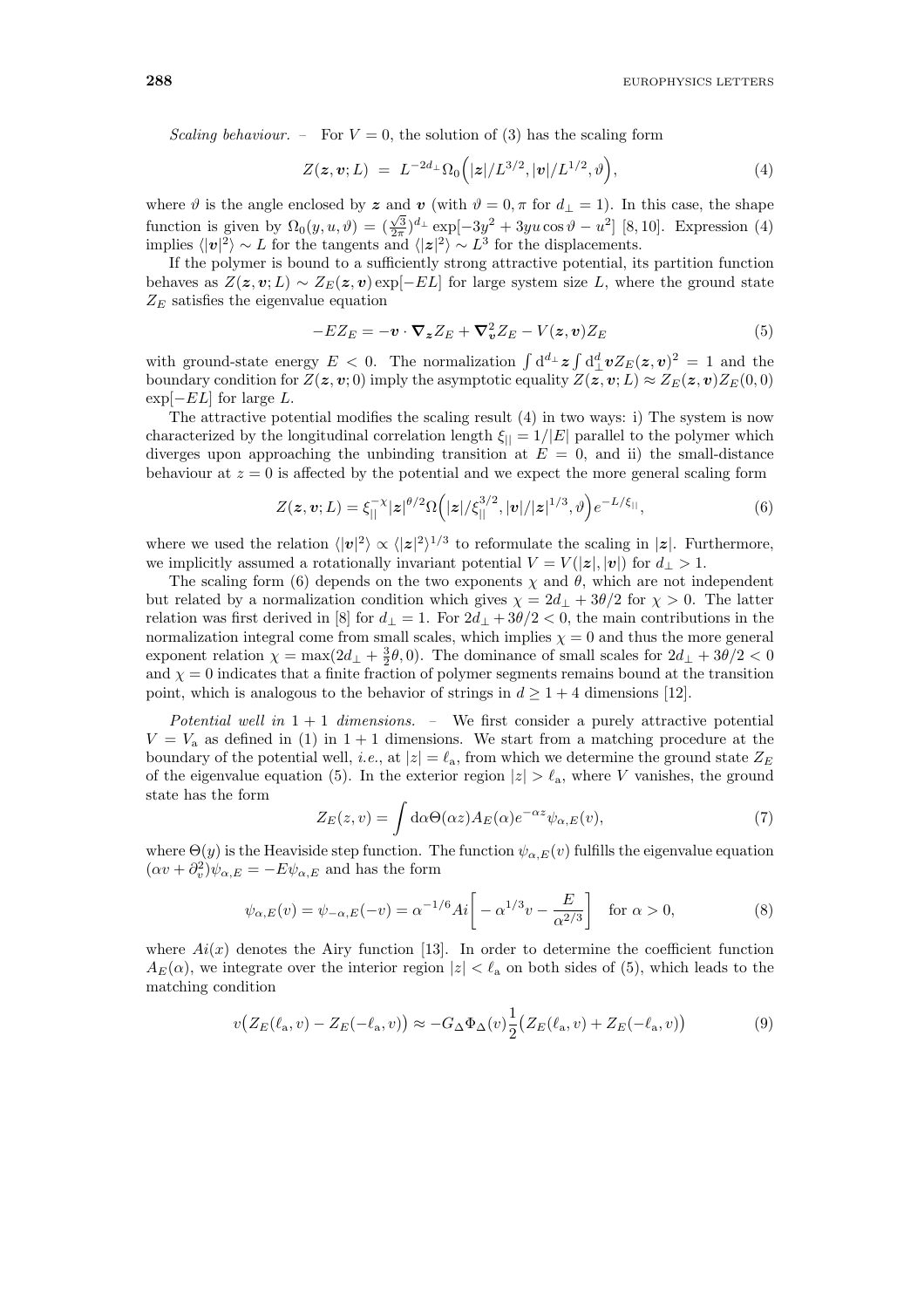

Fig. 2 – Shape functions  $\Omega(y, u)$  in 1+1 dimensions: (a), (b), and (c) exhibit the functional dependence as given by the expressions (12), (14), and (4) corresponding to interactions potentials  $V = V_a$ ,  $V = V_a + V_r$  and  $V = 0$ , respectively.

in the limit of small  $\ell_a$ . We now insert the integral representation (7) for  $Z_F$  which leads, after some computation, to two relations. The first relation gives the explicit expression

$$
A_E(\alpha) = \mathcal{N}_E \,\psi_{\alpha,E}(0) \tag{10}
$$

for the coefficient function  $A_E(\alpha)$ , where  $\mathcal{N}_E$  is an  $\alpha$ -independent normalization constant. This relation determines the distribution  $Z_E(z, v)$  via (7) which is found to be *independent* of  $\Phi_{\Delta}(v)$ . The normalization condition for  $Z_E$  leads to  $\mathcal{N}_E \sim 1/\ln^{1/2}(1/\ell_a|E|^{3/2})$ . In this way, we derive the scaling form (6) for the partition sum of the polymer with exponents

$$
\theta_{\rm a} = -4/3 \qquad \text{and} \qquad \chi_{\rm a} = 0 \, (\log), \tag{11}
$$

and the shape function

$$
\Omega_{\rm a}(y, u) \propto \int_0^\infty d\alpha \exp[-\alpha] \alpha^{-1/3} Ai \left[ \left( \frac{y}{\alpha} \right)^{2/3} \right] Ai \left[ -u \alpha^{1/3} + \left( \frac{y}{\alpha} \right)^{2/3} \right] \tag{12}
$$

as plotted in fig. 2. Apart from the logarithmic singularity, the exponents as given by (11) have been obtained previously by field-theoretic methods [10].

The matching condition (9) leads to a second implicit relation  $E = E(G_\Delta)$  between the ground-state energy E and the strength  $G_{\Delta}$  of the potential in (1). This relation determines the transition point and, thus, the critical potential depth  $G_{\Delta,c}$  for binding via the implicit equation  $0 = E(G_{\Delta,c})$ . In contrast to the result for the segment distribution, the relation  $E = E(G<sub>\Delta</sub>)$  is non-universal in the sense that it depends on  $\Delta$  and, thus, on the potential function  $\Phi_{\Delta}(v)$ .

The critical potential depth  $G_{\Delta,c}$  is found to behave as  $|G_{\Delta,c}| \approx |g_{\Delta,c}| \ell_a^{(1+\Delta)/3}$  for small potential range  $\ell_a$  with  $|g_{0,c}| = 1/\Gamma(1/3)Ai[0]$  for  $\Delta = 0$  and  $|g_{1,c}| = 1/\Gamma(2/3)Ai^2[0]$  for  $\Delta = 1$ . Furthermore, an expansion around  $G_{\Delta} = G_{\Delta,\text{c}}$  and  $E = 0$  determines the exponent  $\nu_{\parallel}$  for the longitudinal correlation length  $\xi_{\parallel}$  which diverges as  $\xi_{\parallel} \propto |g_{\Delta} - g_{\Delta,c}|^{-\nu_{\parallel}} \sim |t|^{-\nu_{\parallel}}$ , where t is the reduced temperature (note that the rescaled potential strength  $G_{\Delta} \sim 1/T^2$ ). This gives  $1/\nu_{\parallel} = \min((1 + \Delta)/2, 1)$  for the correlation length exponent; for  $\Delta = 0$ , this implies  $\nu_{\parallel} = 2$ . For  $\Delta = 1$ , one has  $\xi_{\parallel} \sim |\log t|/t$  and  $\nu_{\parallel} = 1 + \log$ . The free energy of the polymer is given by the ground-state energy  $f = E \sim 1/\xi_{\parallel}$  and we find a second-order delocalization transition for  $0 \leq \Delta \leq 1$ .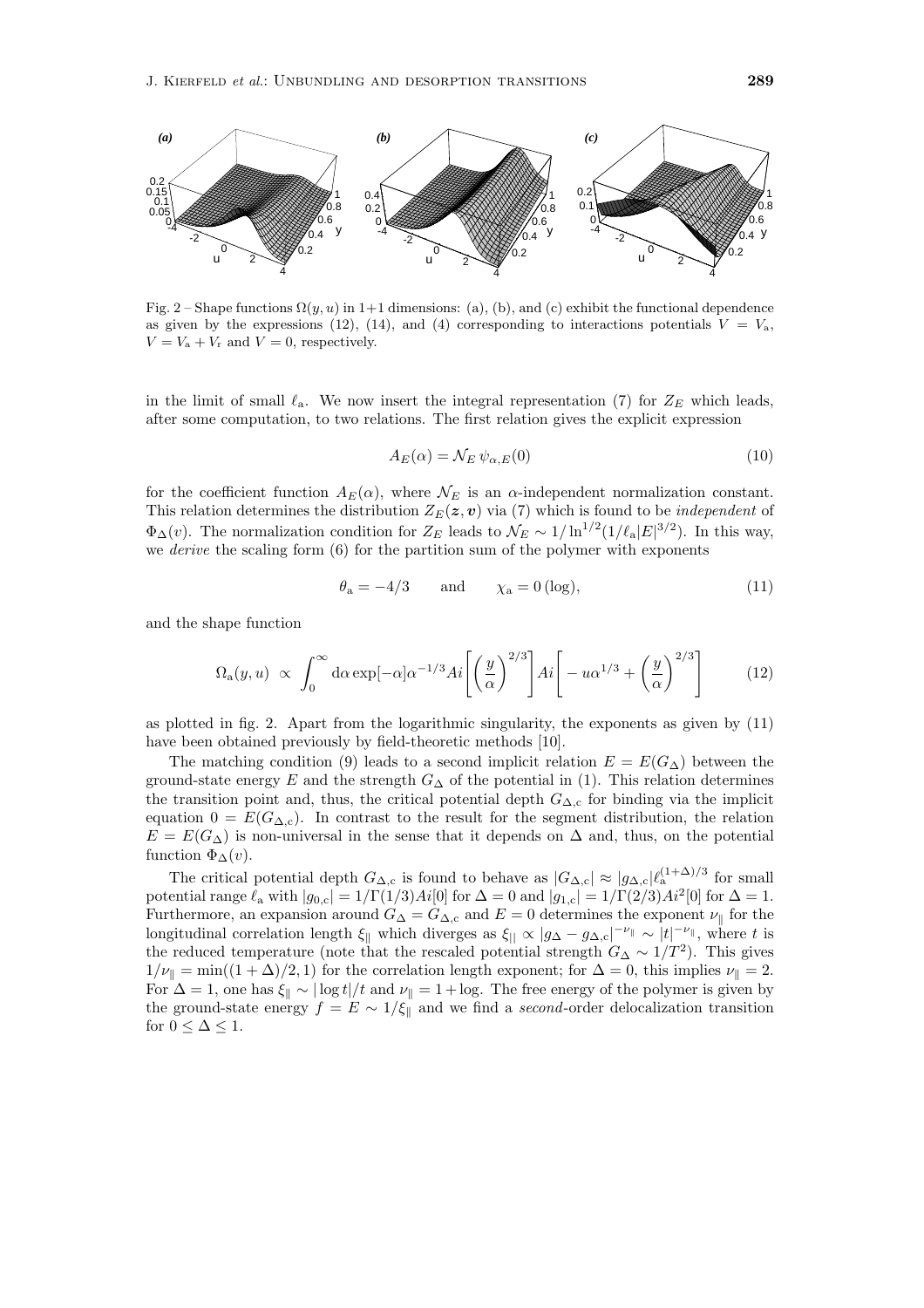Potential well with hard wall in  $1+1$  dimensions. – Next, we consider an attractive potential well in front of a hard wall as described by  $V = V_a + V_r$  in  $1+1$  dimensions. Outside of the well, *i.e.*, for  $z > \ell_a$ , the ground state  $Z_E$  can again be written as in (7), and the coefficient function  $A_E(\alpha)$  can again be determined by the corresponding matching condition. The additional boundary conditions  $Z_E(0, v) = 0$  for  $v > 0$ , which is imposed by the hard wall at  $z = 0$ , can be incorporated by eigenfunctions  $\phi_{\alpha,E}(v)$  which have been explicitly determined in ref. [14] for  $V = V_r$ , *i.e.*, in the absence of the potential well.

In this way, we derive again the scaling form (6) for the partition sum of the polymer. The critical exponents now have the values

$$
\theta_{a,r} = -5/3
$$
 and  $\chi_{a,r} = max(-1/2, 0) = 0$  (13)

and the shape function is given by

$$
\Omega_{a,r}(y,u) \propto \int_0^\infty d\alpha \exp[-\alpha] \alpha^{-1/6} \exp\left[-\frac{2}{3}\frac{y}{\alpha}\right] Ai \left[-u\alpha^{1/3} + \left(\frac{y}{\alpha}\right)^{2/3}\right],\tag{14}
$$

where we have used the asymptotic behavior  $\phi_{\alpha,E}(v) \approx \pi^{-1}(3v)^{1/2} \exp[-2E^{3/2}/3\alpha]$  of the eigenfunctions for  $0 < \alpha^{1/3}v \ll 1$  as obtained in [14]. As in the absence of the repulsive wall, the shape function  $\Omega$  is again independent of  $\Delta$ , which reflects the v-dependence of the binding potential; for  $E = 0$  it reduces to the special case treated in ref. [8]. The matching condition leads again to a second relation from which we obtain the critical binding strength  $|G_{\Delta,c}| \sim \ell_a^{(1+\Delta)/3}$  in the limit of small  $\ell_a$ . For  $\Delta > 0$ , non-singular terms dominate in the expansion of the free energy  $f = E(G_{\Delta})$  around  $G_{\Delta} = G_{\Delta,c}$ , and the transition is first order with  $\nu_{\parallel} = 1$ , whereas it becomes second order with  $\nu_{\parallel} = 1 + \log$  for  $\Delta = 0$ . As in the case of strings in  $d \geq 1 + 4$  dimensions [12], these first-order unbinding transitions are peculiar, however, since the correlation length  $\xi_{\parallel} = 1/|E|$  diverges upon approaching the transition at  $E = 0$ , and polymer fluctuations exhibit scaling properties determined by the shape function  $\Omega(0, u)$ .

Unbundling in  $1 + d_{\perp}$  dimensions. – For  $1 + d_{\perp} > 2$ , the solution of (5) depends on the angle  $\vartheta$  between  $\boldsymbol{z}$  and  $\boldsymbol{v}$  as in (6), which considerably complicates the analytical treatment. Progress can be made via two approximations in terms of the scaling variable  $u \equiv |\mathbf{v}|/|\mathbf{z}|^{1/3}$ : i) the large-u approximation which leads to  $Z_E(|z|, |v|, \vartheta) \propto \delta(\vartheta)$ , *i.e.*, to a distribution which is localized around  $\vartheta = 0$ ; and ii) the small-u approximation which leads to a spherically symmetric ground state  $Z_E(|z|, |v|, \vartheta) = Z_E(|z|, |v|, 0)$ . For both approximations, we can construct solutions using analogous procedures as for  $d_{\perp} = 1$ . First, a solution in the region  $|z| > \ell_a$  is constructed and integration over the small sphere  $|z| < \ell_a$  on both sides of (5) gives matching conditions which determine the corresponding coefficient functions.

For  $V = V_a$ , *i.e.*, without a hard rod, both approximations lead to the scaling form (6) with exponents  $\theta_a = 4(1 - 2d_\perp)/3$  and  $\chi_a = \max(2(1 - d_\perp), 0)$ . As for  $d_\perp = 1$ , we find that these exponents are universal and do not depend on ∆. It is interesting to note that the so-called necklace model [15] leads to the same values for  $\theta_a$  and  $\chi_a$  if one determines the contact probability for tangential contacts with the partition sum of the free polymer as given by (4). The latter values are also obtained using the field-theoretic methods in [10].

The correlation length exponent  $\nu_{\parallel}$ , on the other hand, is again found to depend on  $\Delta$ . Both the small-u approximation and the necklace model lead to  $1/\nu_{\parallel} = \min((3d_{\perp} - 2 +$  $d_{\perp}\Delta/2, 1$ ) which implies a second- (or higher-) order transition for  $\nu_{\parallel} > 1$  and a first-order transition for  $0 < \nu_{\parallel} < 1$ . For  $d_{\perp} = 2$ , the physically most interesting case, this implies  $\nu_{\parallel} = 1$  and a *first*-order unbundling transition in agreement with the Monte Carlo simulations